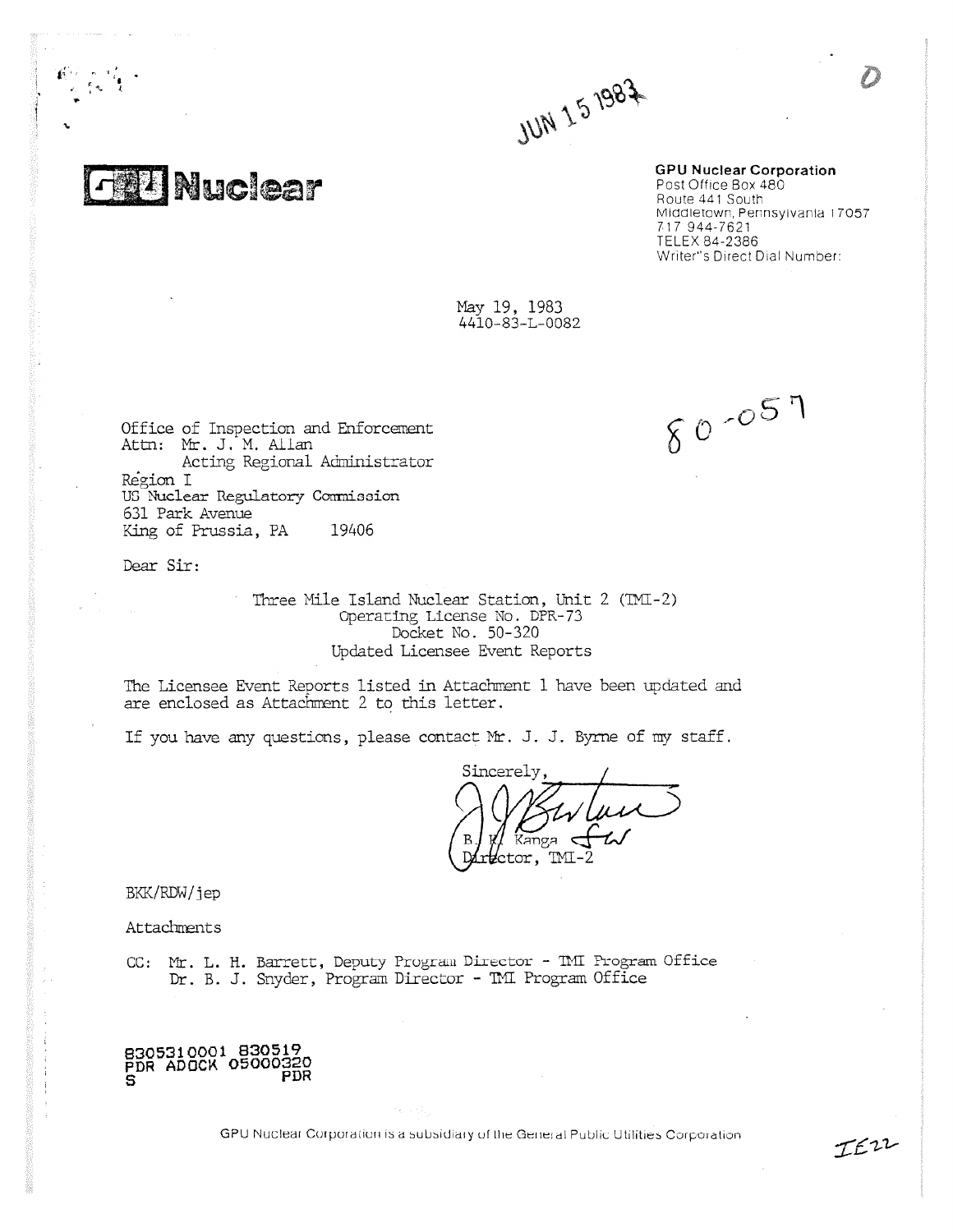Attachment 1 4410-83-L0082

# LIST OF UPDATED LICENSEE EVENT REPORTS

| LER NO.    | LER NO.   |
|------------|-----------|
|            |           |
| $80 - 01$  | $81 - 12$ |
| $80 - 05$  | $81 - 20$ |
| $80 - 07$  | $81 - 22$ |
| $80 - 12$  | $81 - 23$ |
| $80 - 49$  | $81 - 32$ |
| $80 - 54$  | $81 - 34$ |
| $80 - 55$  | $81 - 35$ |
| $80 - 56$  | $81 - 36$ |
| $80 - 57$  | $81 - 38$ |
| $81 - 04*$ | $82 - 34$ |
| $81 - 08$  |           |
|            |           |

81-10

 $\mathcal{L}$ 

 $\tilde{\mathbf{r}}$ 

 $\ddot{\phantom{0}}$ 

\* Event date on original Licensee Event Report was incorrect. This revision corrects the event date.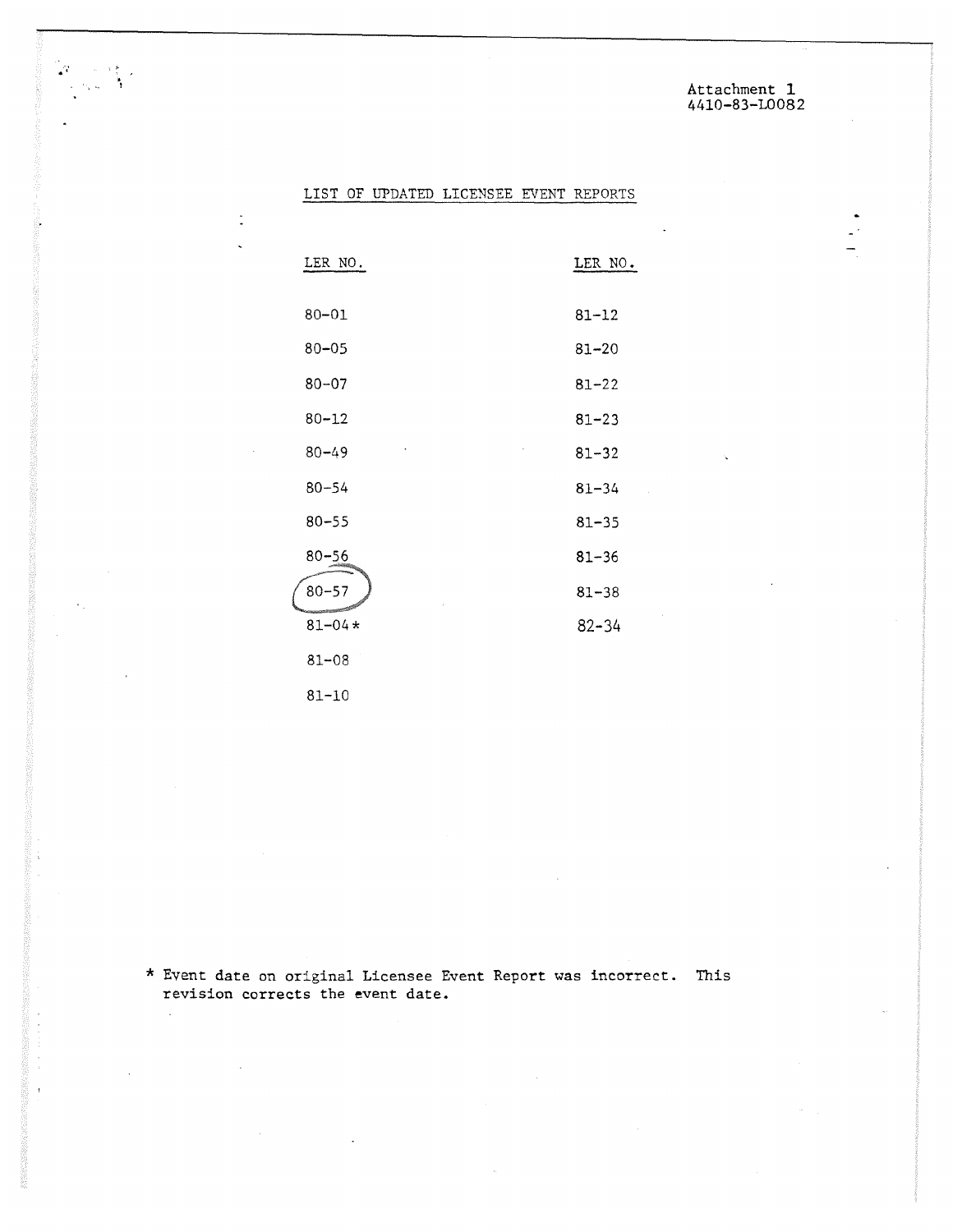| 7                                                                                                                                                                                   |                                                                                                                                                                                                                                                                                                                                       |  |
|-------------------------------------------------------------------------------------------------------------------------------------------------------------------------------------|---------------------------------------------------------------------------------------------------------------------------------------------------------------------------------------------------------------------------------------------------------------------------------------------------------------------------------------|--|
| NRC FORM 366)                                                                                                                                                                       | U.S. NUCLEAR REGULATORY COMMISSION .<br>UPDATE<br>REPORT - PREVIOUS REPORT DATE<br>1/16/80<br>Attachment 1<br><b>LICENSEE EVENT REPORT</b>                                                                                                                                                                                            |  |
|                                                                                                                                                                                     | CONTROL BLOCK:<br>(PLEASE PRINT OR TYPE ALL REQUIRED INFORMATION)<br>$(\mathbf{1})$                                                                                                                                                                                                                                                   |  |
| $\underbrace{0\; \;0\; \;0\; \;0\; \;0\; \;0\; \;- \;0\; \;0}{\text{LICESes numbers}}$<br>(2)                                                                                       |                                                                                                                                                                                                                                                                                                                                       |  |
| CON'T<br>0<br>EVENT DESCRIPTION AND PROBABLE CONSEQUENCES (10)<br>On December 17, 1980 during performance of Surveillance Procedure 4303-M10, the air<br>$\vert 2 \vert$<br>$\circ$ |                                                                                                                                                                                                                                                                                                                                       |  |
| intake tunnel chlorine monitor was found to be inoperable in that when the probe was<br>$\vert$ 3<br>$\circ$                                                                        |                                                                                                                                                                                                                                                                                                                                       |  |
| 4<br>0                                                                                                                                                                              | exposed to chlorine vapors the monitor did not respond. This is not a violation of                                                                                                                                                                                                                                                    |  |
| 5<br>$\mathbf{o}$                                                                                                                                                                   | This report is submitted under Section 6.9.1.9(b) because the action<br>Tech. Specs.                                                                                                                                                                                                                                                  |  |
| $\circ$<br>16                                                                                                                                                                       | statement of Section 3.3.3.7 was entered inadvertently. This event had no effect on                                                                                                                                                                                                                                                   |  |
|                                                                                                                                                                                     | the plant, its operation, or the health and safety of the public.                                                                                                                                                                                                                                                                     |  |
| 8                                                                                                                                                                                   |                                                                                                                                                                                                                                                                                                                                       |  |
|                                                                                                                                                                                     | 80<br><b>SYSTEM</b><br>CAUSE<br>CAUSE<br>COMP.<br>VALVE<br>CODE<br><b>COMPONENT CODE</b><br>CODE<br>SUBCODE<br><b>SUBCODE</b><br><b>SUBCODE</b>                                                                                                                                                                                       |  |
| 9                                                                                                                                                                                   | (12<br>(13)<br>(16)<br>15<br>L<br>19<br><b>OCCURRENCE</b><br>SEQUENTIAL<br><b>REVISION</b><br>REPORT                                                                                                                                                                                                                                  |  |
|                                                                                                                                                                                     | <b>EVENT YEAR</b><br>REPORT NO.<br>CODE<br>LER/RO<br><b>TYPE</b><br>NO.<br>REPORT<br>NUMBER                                                                                                                                                                                                                                           |  |
|                                                                                                                                                                                     | 28<br>ACTION FUTURE<br>EFFECT<br>ON PLANT<br>SHUTDOWN<br>ATTACHMENT<br>SUBMITTED<br>NPRD-4<br>FORM SUB.<br>PRIME COMP.<br>SUPPLIER<br><b>COMPONENT</b><br>HOURS $(22)$<br><b>TAKEN</b><br>ACTION<br><b>METHOD</b><br><b>MANUFACTURER</b><br>0<br>0<br>$^{(23)}$<br>(24)<br>$^{[25]}$<br>CAUSE DESCRIPTION AND CORRECTIVE ACTIONS (27) |  |
| $\mathbf{O}$                                                                                                                                                                        | The cause of this event was that the probe had become dirty. This reduced its sensi-                                                                                                                                                                                                                                                  |  |
|                                                                                                                                                                                     | tivity to detect chlorine at the required level. The probe was removed from service,                                                                                                                                                                                                                                                  |  |
| 2                                                                                                                                                                                   | cleaned, and then returned to service. Surveillance procedure 4303-M10 was revised on,                                                                                                                                                                                                                                                |  |
| $\overline{\mathbf{3}}$                                                                                                                                                             | September 9, 1980, to increase the cleaning frequency of the probe to once per 31 days.                                                                                                                                                                                                                                               |  |
| $\sim$<br>8                                                                                                                                                                         | - 9                                                                                                                                                                                                                                                                                                                                   |  |
| 5.<br>я                                                                                                                                                                             | 80<br><b>FACILITY</b><br>METHOD OF<br>(30)<br><b>% POWER</b><br>OTHER STATUS<br><b>STATUS</b><br><b>DISCOVERY</b><br>(32)<br>DISCOVERY DESCRIPTION<br>Recovery Mode<br>01<br>0(0 (29)<br>$\sqrt{28}$<br>B(3)<br>X.<br>12<br>13<br>10<br>45<br>44<br>46                                                                                |  |
| 6.                                                                                                                                                                                  | 80<br>CONTENT<br><b>ACTIVITY</b><br>AMOUNT OF ACTIVITY (35)<br>RELEASED OF RELEASE<br>$N/\text{\AA}^{\text{OCATION OF RELEASE}}$ (36)<br>'33                                                                                                                                                                                          |  |
| 8                                                                                                                                                                                   | -9<br>10<br>45<br>11<br>80<br>PERSONNEL EXPOSURES<br>DESCRIPTION (39)<br><b>NUMBER</b>                                                                                                                                                                                                                                                |  |
| 7                                                                                                                                                                                   | TYPE<br>N/A<br>0<br>-0 F<br>37)<br>38<br>9<br>13                                                                                                                                                                                                                                                                                      |  |
| 8<br>8                                                                                                                                                                              | 11 12<br>PERSONNEL INJURIES<br>80<br>8305310041 830519<br>DESCRIPTION <sup>(41)</sup><br>PDR ADOCK 05000320<br><b>NUMBER</b><br>N/A<br>010(40)<br>5<br>PDR<br>-9<br>12<br>11                                                                                                                                                          |  |
| 9                                                                                                                                                                                   | 80<br>LOSS OF OR DAMAGE TO FACILITY (43)<br><b>DESCRIPTION</b><br>TYPE<br>N/A<br>(42)<br>10                                                                                                                                                                                                                                           |  |
| $\Omega$<br>8                                                                                                                                                                       | 80<br><b>PUBLICITY</b><br>DESCRIPTION <sup>(45)</sup><br>NRC USE ONLY<br>(44)<br>N/A<br>7.12<br>9<br>10                                                                                                                                                                                                                               |  |
|                                                                                                                                                                                     | 68<br>69<br>$\overline{\bullet}$<br>$80 -$<br>Steven D. Chaplin<br>(717)<br>948-8461<br>po<br>NAME OF PREPARER<br>DHONE.                                                                                                                                                                                                              |  |